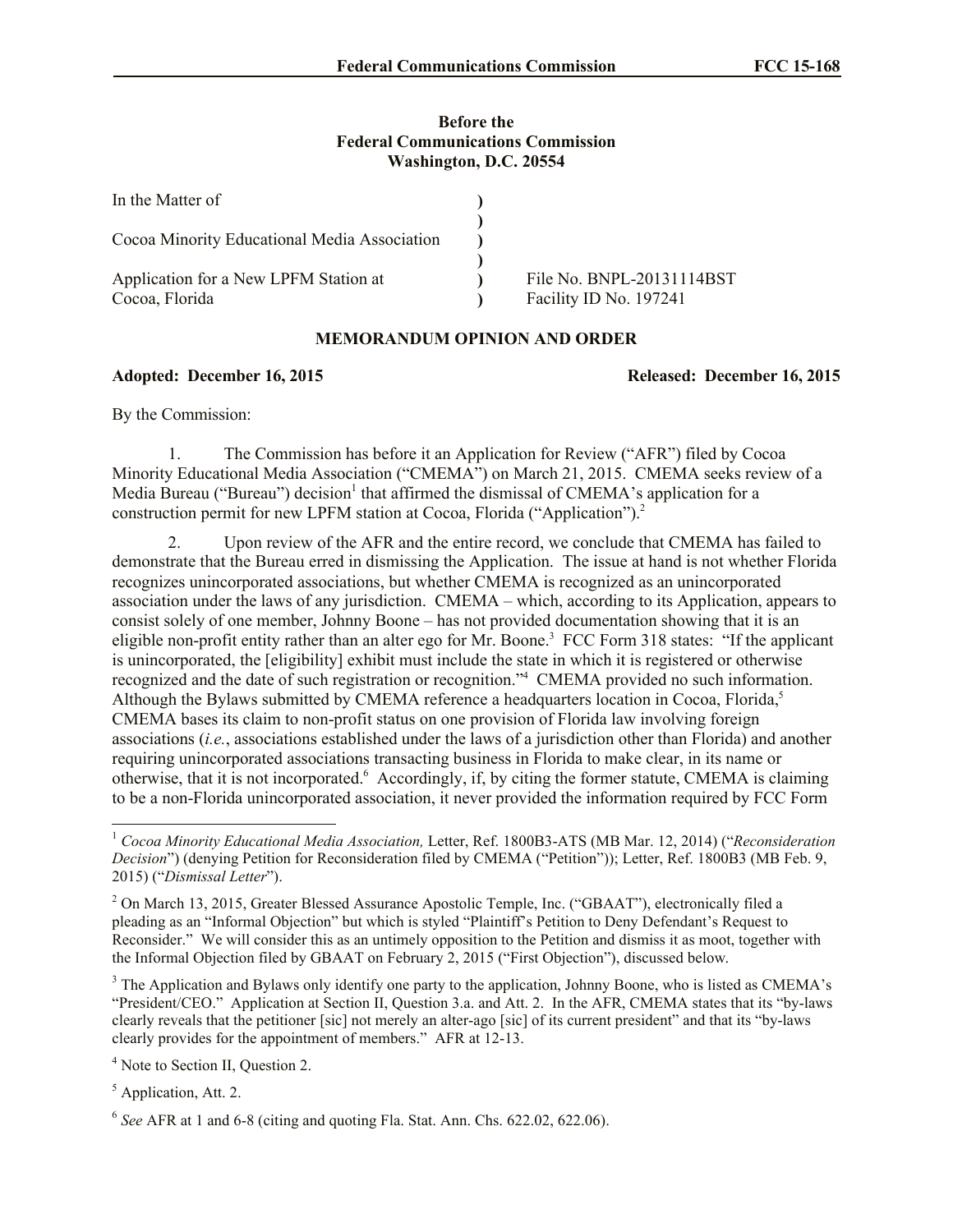318 as to the jurisdiction in which CMEMA was registered or otherwise recognized as an unincorporated association. If it claims to be a domestic Florida unincorporated association, it has failed to cite the Florida statute recognizing such organizations or that it was so established as of the filing of its Application. The Instructions to FCC Form 318 clearly state that an application that fails to provide the required documentation of the applicant's status as a non-profit entity will be dismissed.<sup>7</sup> We find that the Application was properly dismissed for failure to provide the required information.<sup>8</sup>

3. As a separate and independent basis for affirming the Bureau's dismissal of the Application, we also affirm the finding in the *Reconsideration Decision* that the Application should be dismissed because – assuming CMEMA does consist of persons other than Boone – CMEMA has never disclosed the identity of any such persons or provided information required by FCC Form 318 concerning their qualifications to hold an interest in the requested authorization. 9 Although the Bylaws claim that CMEMA has five officer positions (Chairman, President, Vice President, Secretary and Treasurer) and three or four board members, the Application discloses only Boone, as CMEMA's President and CEO.<sup>10</sup> In addition, the Application represents that Boone has 0% voting power in CMEMA, which means the Application completely lacks information as to who allegedly controls CMEMA.<sup>11</sup> We find no error in the Bureau's analysis.<sup>12</sup> Any officers and board members other than Boone – if they do exist – were not disclosed in the Application,<sup>13</sup> the Bylaws, or the AFR. In addition, the failure to identify in the Application who has voting power in CMEMA, as called for by Section II, Question 3(a)(4), is another fatal deficiency.<sup>14</sup>

4. Finally, the AFR raises a new argument for the first time on review.<sup>15</sup> Section 5(c)(5) of the Communications Act of 1934, as amended, and Section 1.115(c) of the Commission's Rules bar applications for review that rely "on questions of fact or law upon which the [designated authority issuing

 $\overline{\phantom{a}}$ 

<sup>&</sup>lt;sup>7</sup> Instructions to FCC Form 318, Section II, Question 2(a).

<sup>8</sup> *See, e.g., Wynnewood Cmty. Radio Ass'n*, Memorandum Opinion and Order, 29 FCC Rcd 6309 (2014) (affirming dismissal of noncommercial educational station construction permit application where applicant failed to demonstrate that it satisfied requirements of unincorporated associations under Oklahoma law and applicant consisted of only one person); *Fondren Cmty. Voices*, Letter, 30 FCC Rcd 3003, 3004-5 (MB 2015) (citation to statute without explanation of how organization complies with requirements of unincorporated association insufficient to demonstrate applicant was recognized as such an entity); *M&M Cmty. Dev., Inc.*, Letter, 21 FCC Rcd 7983, 7984 (MB 2006) (listing documents that could support an applicant's claim to being an unincorporated association).

<sup>9</sup> *Reconsideration Decision* at 2-3.

<sup>&</sup>lt;sup>10</sup> Application at Section II, Question 3.a. and Att. 2.

<sup>&</sup>lt;sup>11</sup> *Id.* at Section II, Question 3.a.

<sup>&</sup>lt;sup>12</sup> As noted in the *Reconsideration Decision*, any attempt to amend the Application at this stage to identify any undisclosed board members would constitute an impermissible major change in ownership. *See Reconsideration Decision* at 3 n.18; *see also* 47 C.F.R. § 73.871(c)(3).

<sup>&</sup>lt;sup>13</sup> *See* Application, Section II, Question 3(a).

<sup>&</sup>lt;sup>14</sup> See 47 C.F.R. § 73.3566(a); Instructions to FCC Form 318 at 2 (Defective Applications): "Applicants should provide all information required by this application…. Defective or incomplete applications will be returned without consideration."

<sup>&</sup>lt;sup>15</sup> AFR at 2 (arguing that the First Objection was a prohibited *ex parte* presentation because it was not served on GBAAT and should have been dismissed).